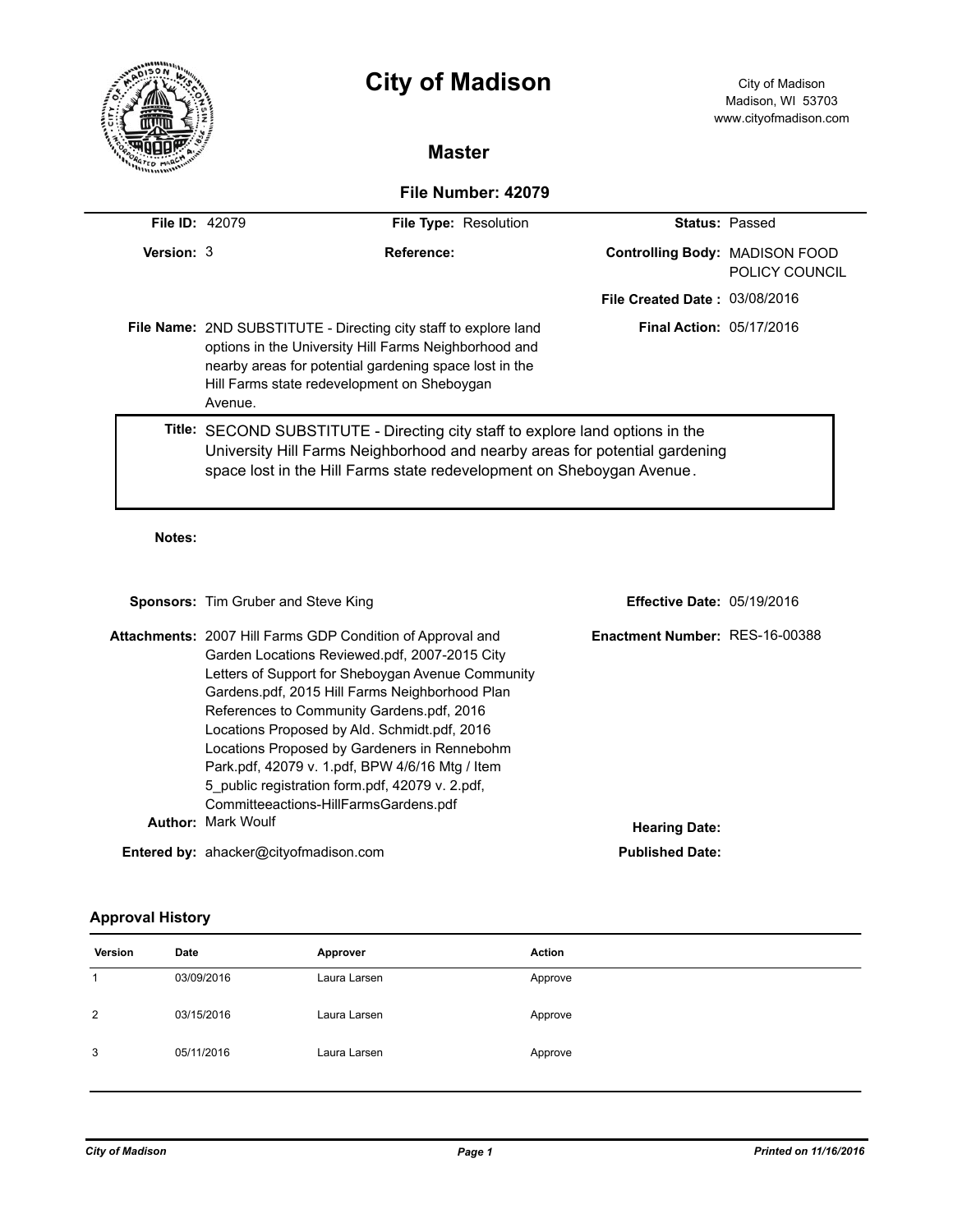# **History of Legislative File**

| Ver-<br>sion: | <b>Acting Body:</b>                          | Date:               | Action:                                                                                                               | Sent To:                                                                                                 | Due Date: | Return<br>Date: | Result: |
|---------------|----------------------------------------------|---------------------|-----------------------------------------------------------------------------------------------------------------------|----------------------------------------------------------------------------------------------------------|-----------|-----------------|---------|
| 1             | Mayor's Office                               | 03/08/2016          | Referred for<br>Introduction                                                                                          |                                                                                                          |           |                 |         |
|               | <b>Action Text:</b>                          |                     | This Resolution was Referred for Introduction                                                                         |                                                                                                          |           |                 |         |
|               | Notes:                                       |                     |                                                                                                                       | Madison Food Policy Council, Parks Commission, Board of Public Works, Community Gardens Committee        |           |                 |         |
| 1             |                                              | 03/15/2016          |                                                                                                                       |                                                                                                          |           |                 |         |
| 2             | <b>COMMON COUNCIL</b>                        | 03/15/2016 Referred |                                                                                                                       | <b>MADISON FOOD</b><br>POLICY COUNCIL                                                                    |           | 05/04/2016      |         |
|               | <b>Action Text:</b>                          |                     |                                                                                                                       | This Resolution was Referred to the MADISON FOOD POLICY COUNCIL                                          |           |                 |         |
|               | Notes:                                       |                     |                                                                                                                       | Additional referrals to Board of Park Commissioners, Board of Pubilc Works, Community Gardens Committee. |           |                 |         |
| 2             | <b>MADISON FOOD POLICY</b>                   | 03/15/2016 Refer    |                                                                                                                       | <b>BOARD OF PARK</b>                                                                                     |           | 04/13/2016      |         |
|               | <b>COUNCIL</b>                               |                     |                                                                                                                       | <b>COMMISSIONERS</b>                                                                                     |           |                 |         |
|               | <b>Action Text:</b><br>Notes:                |                     | This Resolution was Refer to the BOARD OF PARK COMMISSIONERS                                                          |                                                                                                          |           |                 |         |
| 2             | <b>MADISON FOOD POLICY</b>                   | 03/15/2016 Refer    |                                                                                                                       | <b>BOARD OF</b>                                                                                          |           |                 |         |
|               | COUNCIL                                      |                     |                                                                                                                       | <b>PUBLIC WORKS</b>                                                                                      |           |                 |         |
|               | <b>Action Text:</b>                          |                     | This Resolution was Refer to the BOARD OF PUBLIC WORKS                                                                |                                                                                                          |           |                 |         |
|               | Notes:                                       |                     |                                                                                                                       |                                                                                                          |           |                 |         |
| 2             | MADISON FOOD POLICY                          | 03/15/2016 Refer    |                                                                                                                       | <b>COMMUNITY</b>                                                                                         |           | 03/22/2016      |         |
|               | <b>COUNCIL</b>                               |                     |                                                                                                                       | <b>GARDENS</b>                                                                                           |           |                 |         |
|               |                                              |                     |                                                                                                                       | <b>COMMITTEE</b>                                                                                         |           |                 |         |
|               | <b>Action Text:</b><br>Notes:                |                     | This Resolution was Refer to the COMMUNITY GARDENS COMMITTEE                                                          |                                                                                                          |           |                 |         |
| 2             | <b>COMMUNITY GARDENS</b><br><b>COMMITTEE</b> | 03/22/2016          | <b>RECOMMEND TO</b><br><b>COUNCIL WITH</b><br>THE FOLLOWING<br><b>RECOMMENDATION</b><br>S-REPORT OF<br><b>OFFICER</b> |                                                                                                          |           |                 | Pass    |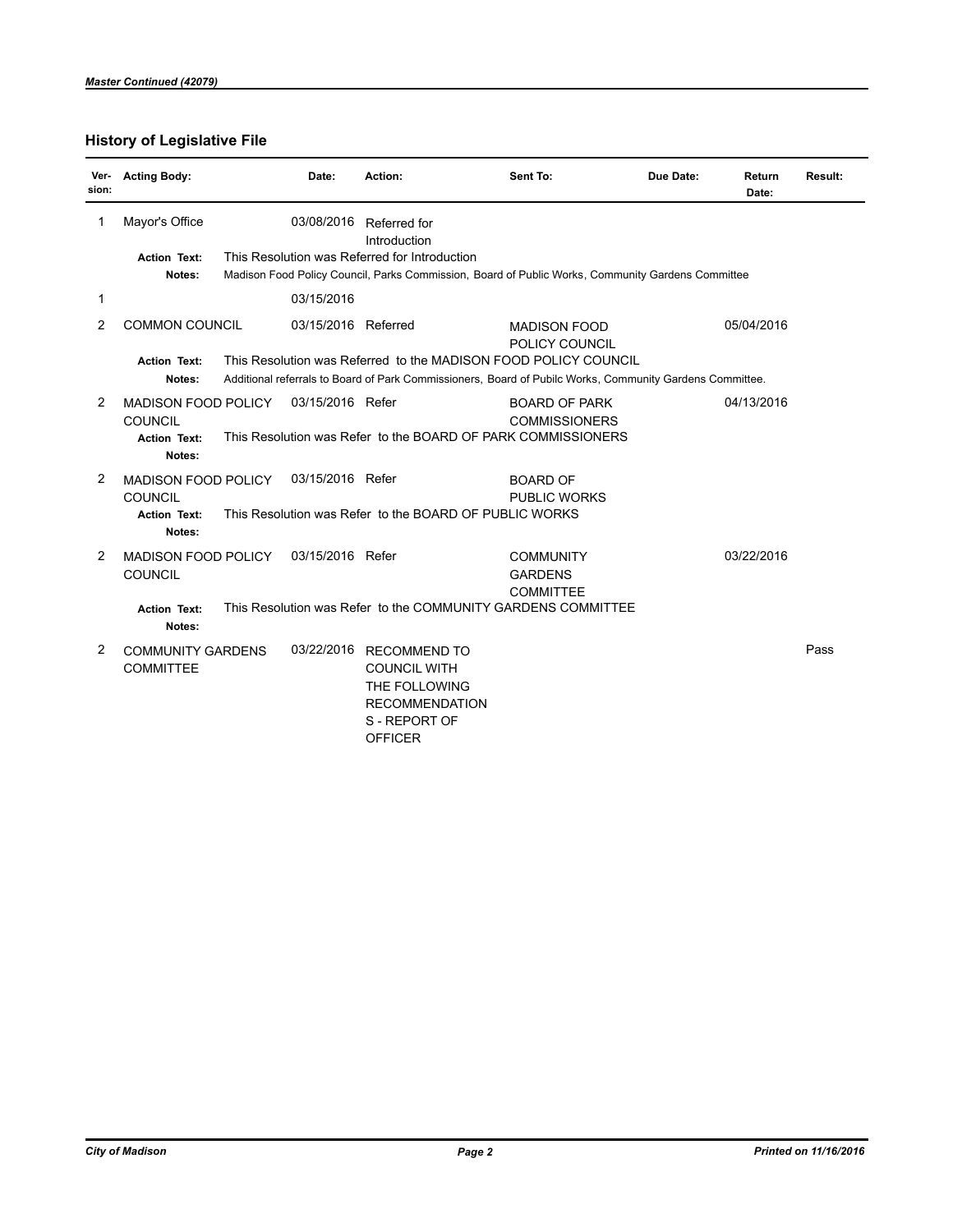#### Fey moved that the committee approve Resolution 42079 with recommended changes. King seconded.  **Action Text:**

Changes recommended, starting at the 7th "WHEREAS" clause: [changes noted and underlined]

WHEREAS, additional private lands, such as land in University Research Park, are also in need of further discussion and analysis; (adding a comma after the word Park)

NOW, THEREFORE, BE IT RESOLVED, that city staff explore the aforementioned land options and any others (including private land) that may be possible in the general area in and near the University Hill Farms Neighborhood for new community garden locations; (removing a redundant word for)

BE IT FURTHER RESOLVED, that staff should research the cost, soil conditions, water access, sun exposure, and other important factors of locating garden space with the goal of replacing the land lost in the Hill Farms state redevelopment on Sheboygan Avenue; (removing an extra space after the word research and adding the underlined phrase taken from the title of the Resolution)

BE IT STILL FURTHER RESOLVED, that equity, land security, safety, accessibility, and competing uses should be considered in the any staff report on each potential garden space; (adding the underlined words and replacing the word any)

BE IT STILL FURTHER RESOLVED, that any new garden sites determined to be feasible will then follow a full public process to engage the community, identify potential gardeners, and design site specifics prior to any formal approval; (adding the word then)

BE IT FINALLY RESOLVED, that city staff shall prepare the said report and present the findings to the Common Council and any relevant city committees no later than October 1, 2016. (adding the word IT)

WHEREAS, additional private lands, such as land in University Research Park, are also in need of further discussion and analysis; (adding a comma after the word Park)

NOW, THEREFORE, BE IT RESOLVED, that city staff explore the aforementioned land options and any others (including private land) that may be possible in the general area in and near the University Hill Farms Neighborhood for new community garden locations; (removing a redundant word for)

BE IT FURTHER RESOLVED, that staff should research the cost, soil conditions, water access, sun exposure, and other important factors of locating garden space with the goal of replacing the land lost in the Hill Farms state redevelopment on Sheboygan Avenue; (removing an extra space after the word research and adding the underlined phrase taken from the title of the Resolution)

BE IT STILL FURTHER RESOLVED, that equity, land security, safety, accessibility, and competing uses should be considered in the any staff report on each potential garden space; (adding the underlined words and replacing the word any)

BE IT STILL FURTHER RESOLVED, that any new garden sites determined to be feasible will then follow a full public process to engage the community, identify potential gardeners, and design site specifics prior to any formal approval; (adding the word then)

BE IT FINALLY RESOLVED, that city staff shall prepare the said report and present the findings to the Common Council and any relevant city committees no later than October 1, 2016. (adding the word IT)

Motion was approved unanimously.  **Notes:** Recommend Adoption of Second Substitute Resolution

| 2 | BOARD OF PUBL |
|---|---------------|
|   | <b>WORKS</b>  |
|   |               |

the Recommendation for Approval

2 BOARD OF PUBLIC 04/06/2016 Return to Lead with MADISON FOOD 05/04/2016 POLICY COUNCIL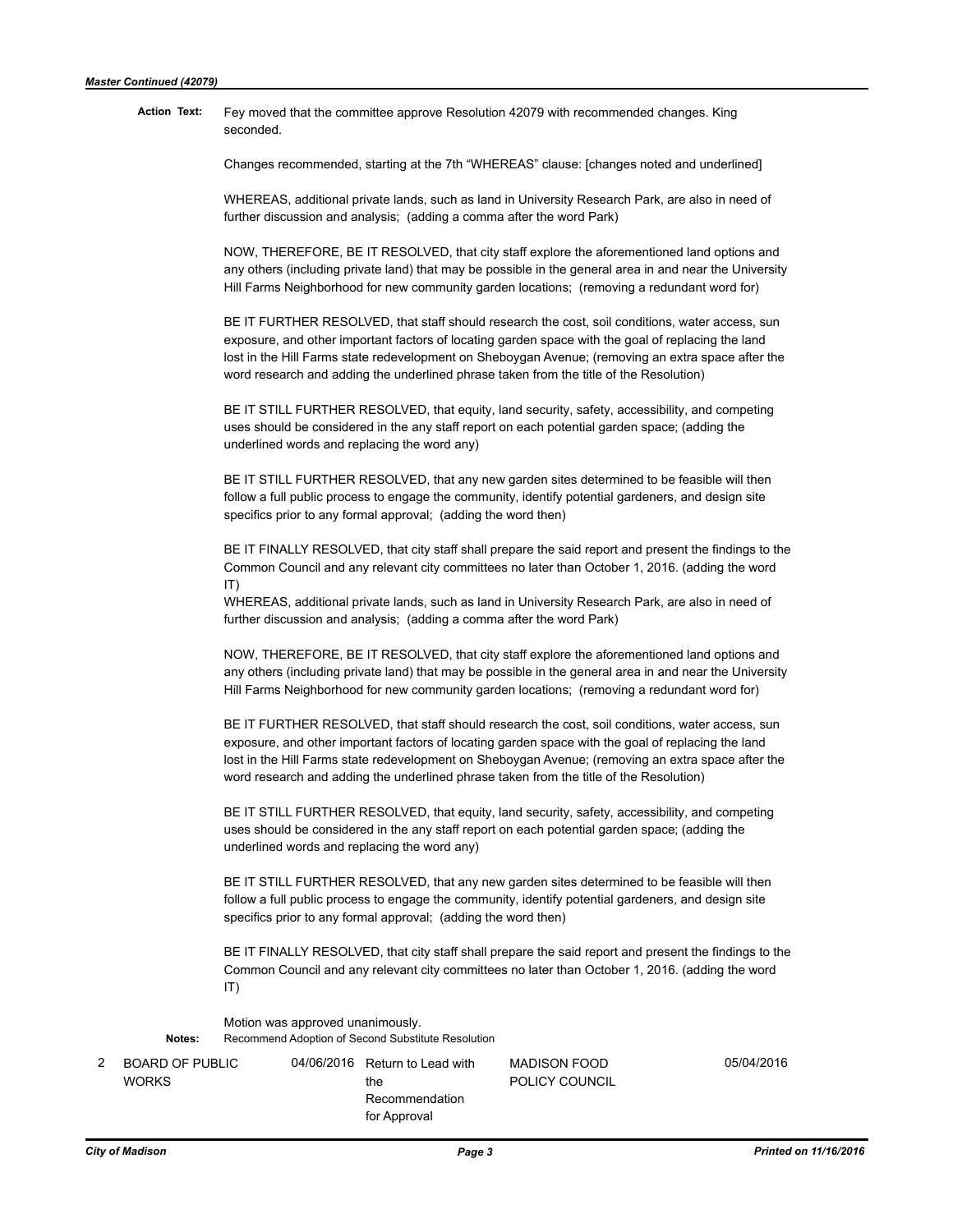|                | <b>Action Text:</b>                          | Mark Woulf, Mayor's Office and staff to the Food Policy Council, presented details. Motion made by<br>Branson, seconded by Haack to Return to Lead with the Recommendation for Approval to the<br>MADISON FOOD POLICY COUNCIL. Motion passed by voice vote/other. |      |  |  |  |  |
|----------------|----------------------------------------------|-------------------------------------------------------------------------------------------------------------------------------------------------------------------------------------------------------------------------------------------------------------------|------|--|--|--|--|
|                |                                              | P. Soderholm, Sheboygan Ave., and C. Statz, Shawano Terrace, registered in support of the City<br>exploring land options as potential gardening space lost in the Hill Farms state redevelopment on<br>Sheboygan Ave.                                             |      |  |  |  |  |
| $\overline{2}$ | <b>BOARD OF PARK</b><br><b>COMMISSIONERS</b> | 04/13/2016 Return to Lead with<br>05/04/2016<br><b>MADISON FOOD</b><br>POLICY COUNCIL<br>the<br>Recommendation<br>for Approval                                                                                                                                    | Pass |  |  |  |  |
|                | <b>Action Text:</b>                          | Mark Woulf, Mayor's Office, provided an overview of the project and the changes to the resolution<br>recommended by the Community Gardens Committee.                                                                                                              |      |  |  |  |  |
|                |                                              | Registered Speakers Nan Fey, Chair of the Community Gardens Committee, Cindy Statz of<br>Sheboygan Avenue Community Garden, and Pat Soderholm registered in Support.                                                                                              |      |  |  |  |  |
|                |                                              | Motion made by Leopold, seconded by Clear, to Return to Lead with the Recommendation for<br>Approval to the MADISON FOOD POLICY COUNCIL as Amended by the Community Gardens<br>Committee. Motion passed by voice vote/other.                                      |      |  |  |  |  |
| 3              | <b>MADISON FOOD POLICY</b><br><b>COUNCIL</b> | 05/04/2016 RECOMMEND TO<br><b>COUNCIL TO</b><br><b>ADOPT - REPORT</b><br>OF OFFICER                                                                                                                                                                               | Pass |  |  |  |  |
|                | <b>Action Text:</b>                          | Several changes were made at the meeting and committee directed staff to work with sponsors to<br>create a Second Substitute Resolution.                                                                                                                          |      |  |  |  |  |
|                |                                              | A motion was made by Topf Wells, seconded by Ald. Rebecca Kemble, to RECOMMEND TO<br>COUNCIL TO ADOPT - REPORT OF OFFICER - 2nd SUBSTITUTE RESOLUTION. The motion<br>passed by voice vote/other.                                                                  |      |  |  |  |  |
| 3              | <b>COMMON COUNCIL</b>                        | 05/17/2016 Adopt                                                                                                                                                                                                                                                  | Pass |  |  |  |  |
|                | <b>Action Text:</b>                          | A motion was made by Verveer, seconded by Rummel, to Adopt. The motion passed by voice<br>vote/other.                                                                                                                                                             |      |  |  |  |  |
|                |                                              | One registrant in support.                                                                                                                                                                                                                                        |      |  |  |  |  |

### **Text of Legislative File 42079**

#### **Fiscal Note**

No appropriation required.

# **Title**

SECOND SUBSTITUTE - Directing city staff to explore land options in the University Hill Farms Neighborhood and nearby areas for potential gardening space lost in the Hill Farms state redevelopment on Sheboygan Avenue.

## **Body**

WHEREAS, the Sheboygan Community Garden was a valuable community asset for over thirty years in the University Hill Farms neighborhood on the northwest corner of State Department of Transportation property on Sheboygan Avenue; and

WHEREAS, the 1.25 acre garden was home to over 100 individuals and families, many whom lived in close proximity to the garden site; and